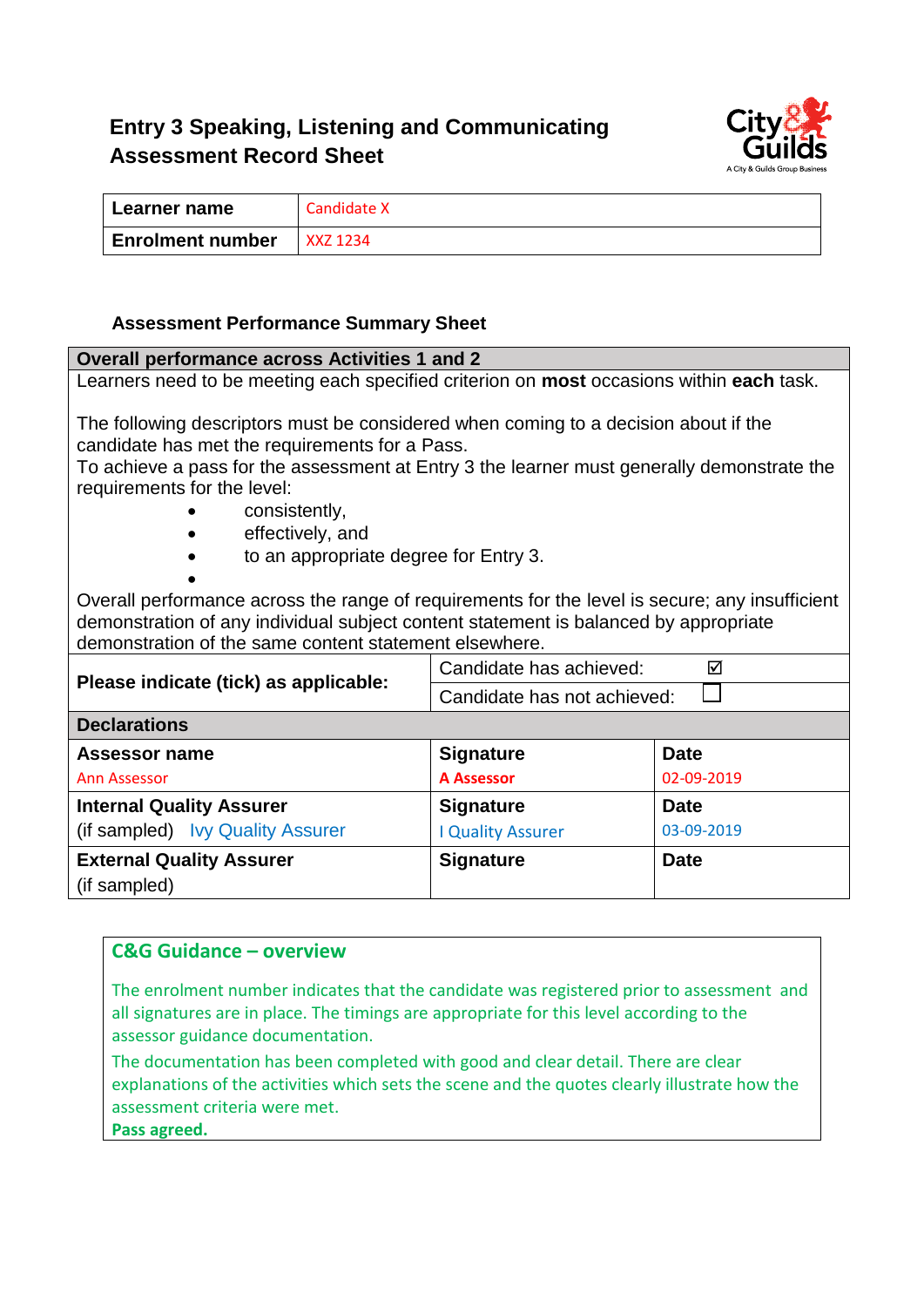## **Entry 3 Speaking, Listening and Communicating Evidence Sheet**

Activity 1 - Extracting information and formal group discussion

| Candidate's Name                              | Candidate X      |             | Date of activity 02-09-2019 |
|-----------------------------------------------|------------------|-------------|-----------------------------|
| Start time                                    | 09:00            | Finish time | 9:12                        |
| Straightforward topic<br>The plastics problem |                  |             |                             |
| Group size                                    | Details of group |             | 2 Entry 3 and 2 Level 1     |

A tick in the box indicates that the assessor has confirmed that the candidate has adequately demonstrated the criterion. The assessor should write down examples that the candidate has used to demonstrate the skill.

| <b>Confirm that the candidate:</b>                                                                                          | <b>Tick</b><br>box | Overall comments and quotes to show how candidate met<br>the criteria:                                                                                                 |
|-----------------------------------------------------------------------------------------------------------------------------|--------------------|------------------------------------------------------------------------------------------------------------------------------------------------------------------------|
| SCS1 Identified and<br>extracted relevant information<br>and detail in straightforward                                      | ☑                  | X made notes during YouTube video clip and used these in the<br>discussion. (Notes attached). (SCS1)<br>Candidate X responded to the video and started the discussion. |
| explanations<br>SCS2 Made requests and<br>asked concise questions<br>using appropriate language                             | ☑                  | 'Wow, I didn't realise there were so many plastics out there. I<br>thought we could recycle it not dump it but only a fifth are<br>recycled.' (SCS5, SCS3)             |
| <b>SCS3 Communicated</b><br>information and opinions<br>clearly                                                             | ⊠                  | Responded to K.<br>'No. I thought it made more bottles not clothes.' (SCS4)                                                                                            |
| <b>SCS4 Responded</b><br>appropriately to questions                                                                         | ☑                  | 'I agree, But they said it was cheaper to make new ones.' (SCS6,<br>SCS7)                                                                                              |
| SCS5 Followed and<br>understood the main points                                                                             | ☑                  | 'Where can you get it (free water when you are out)?' (SCS2)                                                                                                           |
| <b>SCS6</b> Made relevant<br>contributions                                                                                  | ☑                  | I think they (the college) should stop the sale of water in<br>bottles.' (SCS3_                                                                                        |
| SCS7 Listened to and<br>responded appropriately to<br>other points of view,<br>respecting the conventions of<br>turn-taking | ☑                  | 'What do you think?' (SCS2)<br>'We could all bring cups in.' (SCS4, SCS7)                                                                                              |

| <b>Candidate</b> | <b>Signature</b>   | Date       |
|------------------|--------------------|------------|
|                  | <b>Candidate X</b> | 02-09-2019 |
| Assessor name    | <b>Signature</b>   | Date       |
| Ann Assessor     | <b>A Assessor</b>  | 02-09-2019 |
|                  |                    |            |